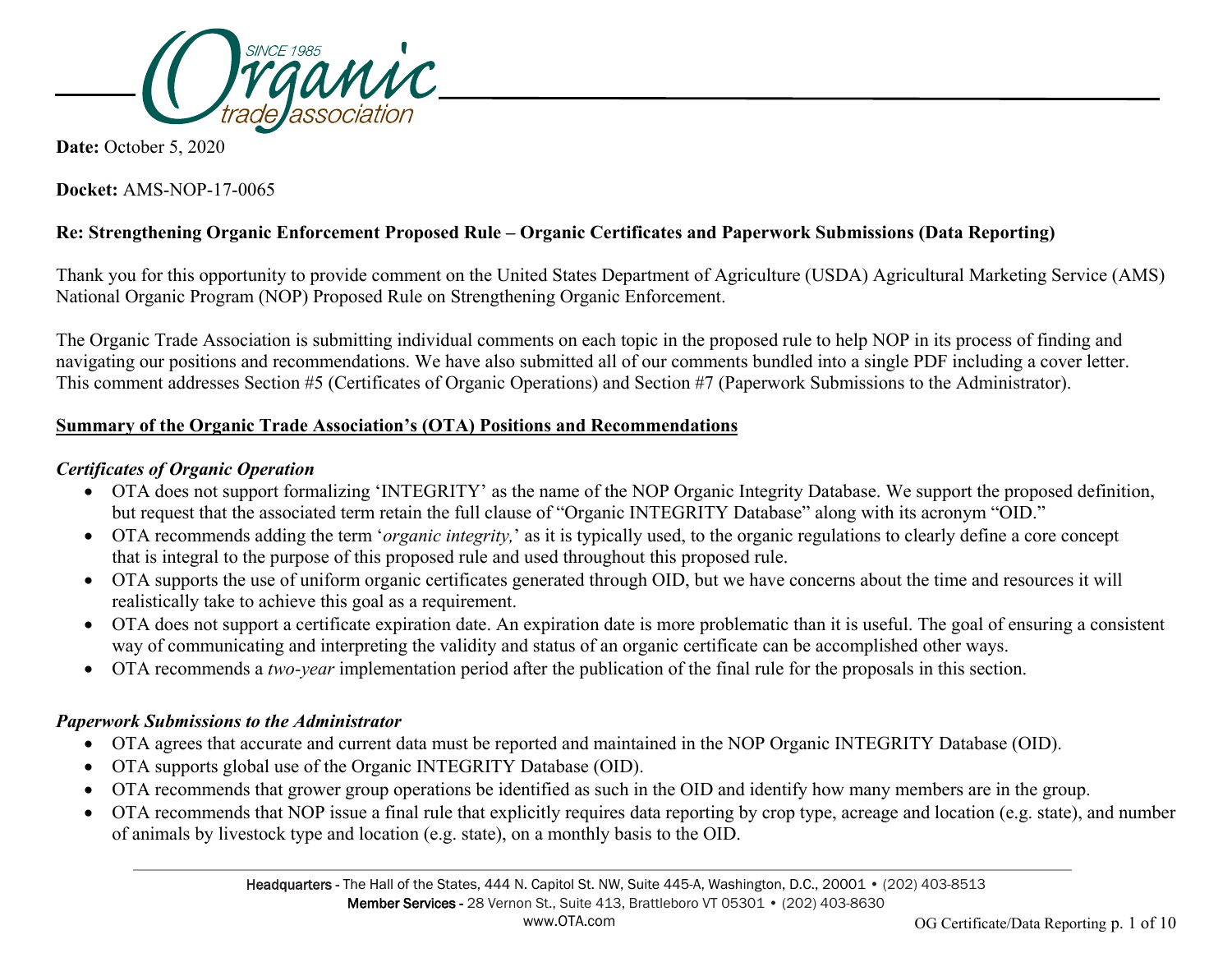

- OTA supports timely updates to maintain accurate data reflecting an operation's current status.
- OTA recommends that NOP contract with NASS, a federal statistical agency, to analyze and turn mandatory data into a comprehensive, reliable, statistical report. This would be *in addition* to the data NOP makes available through the Organic INTEGRITY database.
- OTA supports the proposal that all requirements in this section be implemented within one year after the publication of the final rule.

### **NOP Questions:**

*1. How frequently should accredited certifying agents update the information in an operation's organic certificate?*

Updates should be made in real time as changes occur. If no changes occur during the year, the certificate should be updated annually to reflect new dates.

*2. Should an expiration date be included on all certificates of organic operation? Would this make them more useful?*  No. OTA does not support a certificate expiration date. Establishing an expiration date for a physical or electronic document does not serve a beneficial purpose and would create more problems than solutions. See our detailed comments below.

# **Background**

Accurate data for the production, pricing and marketing of organic products is essential to maintaining stable markets, identifying fraud, creating risk management tools, tracking production trends, and increasing exports. Investments in technology and access to data to improve tracking of international organic trade will provide the necessary information to ensure a transparent marketplace. OTA has consistently worked with Congress to advocate for increased funding for the National Organic Program to collect data as well as make important investments in technology to ensure the data is accessible. In both the 2014 and 2018 Farm Bills, OTA successfully advocated for Congress to include \$5 million in mandatory funding to support technology upgrades at NOP. The funding was used to create the Organic Integrity Database (OID) and recent funding included in the 2018 Farm Bill was provided for NOP to make upgrades and maintain OID while also investing in technology to set up a tracking system for electronic import certificates through the U.S. Customs and Border Protection's Automated Commercial Environment (CBP-ACE) system. NOP's annual budget is provided by Congress through discretionary appropriations. Over the past five years, NOP funding has increased by more than 30% due to OTA's advocacy. In the 2018 Farm Bill, OTA secured an authorization to increase NOP's budget by 10% per year to keep pace with market growth. Continued Congressional support for NOP funding is vital to ensure that the requirements of the proposed rule related to data collection are achievable, and the federally operated databases upon which the SOE Rule relies (OID & CBP-ACE) can continue to provide the critical functionality and data that the industry requires.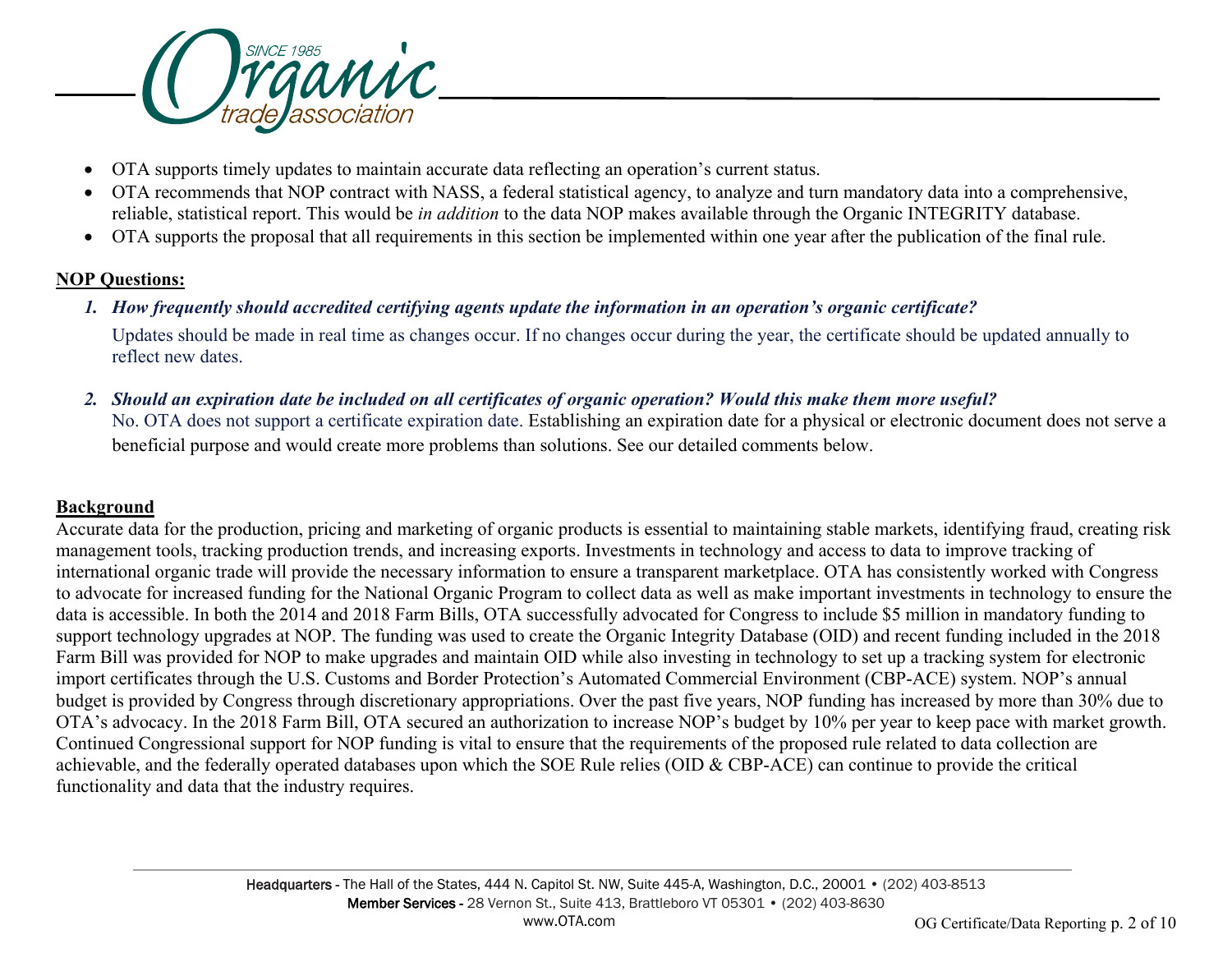

#### **OTA's Positions and Recommendations**

# **ORGANIC CERTIFICATES**

• **OTA does not support formalizing the term INTEGRITY as the name of the NOP Organic Integrity Database.** We support the proposed definition, but request that the associated term (the name of the database) retain the full clause - "Organic INTEGRITY Database." The word "integrity" is a fundamental term used by the organic sector to describe the "integrity" of an organic product as well as the "integrity" of the organic supply chain. More specifically, the term is used to describe the uncompromised quality of being authentically certified organic. We request that the term 'organic integrity' continue to be reserved as a descriptor for organic authenticity rather than become the name of a database.

In the preamble, NOP explains the terminology and objectives of this proposed rule. In addressing terminology, NOP explains that four concepts are used throughout this proposed rule and they are integral to the purpose of this proposed rule. Those concepts are: 1) organic integrity; 2) organic fraud; 3) audit trails; and 4) supply chain traceability. NOP explains each concept upfront to assist reader understanding. Given the importance of the term 'organic integrity,' and to improve the clarity of this proposed rule, OTA highly recommends that it be formalized in the organic regulations as a new term and definition and not be conflated with or used as the name of the NOP database.

- **→ Recommendation:** Add the new term "Organic INTEGRITY Database" and formalize its acronym as OID:
	- *- Organic INTEGRITY Database (OID):* The National Organic Program's electronic, web- based reporting tool for the submission of data, completion of certificates of organic operation, and other information, or its successors.
- *Recommendation:* Add a new term and definition to the regulations, "*organic integrity*." OTA recommends the definition that is used in the preamble:
	- *- Organic Integrity*: The unique attributes that make a product organic, and define its status as organic. A product that fully complies with the USDA organic regulations has integrity, and its organic qualities have not been compromised. *See OTA's requested revision in Table 5*

**§ 205.404(b): OTA supports the use of organic certificates generated through the NOP Organic INTEGRITY Database (OID).** We believe that a federated organic certificate can bring many benefits to the organic sector, and we are largely in favor of this direction. However, we have concerns about how the requirement may impact certifiers and the technology systems and databases they have built and invested in over the course of many years and the time and resources it will take to make the transition. We understand that NOP is not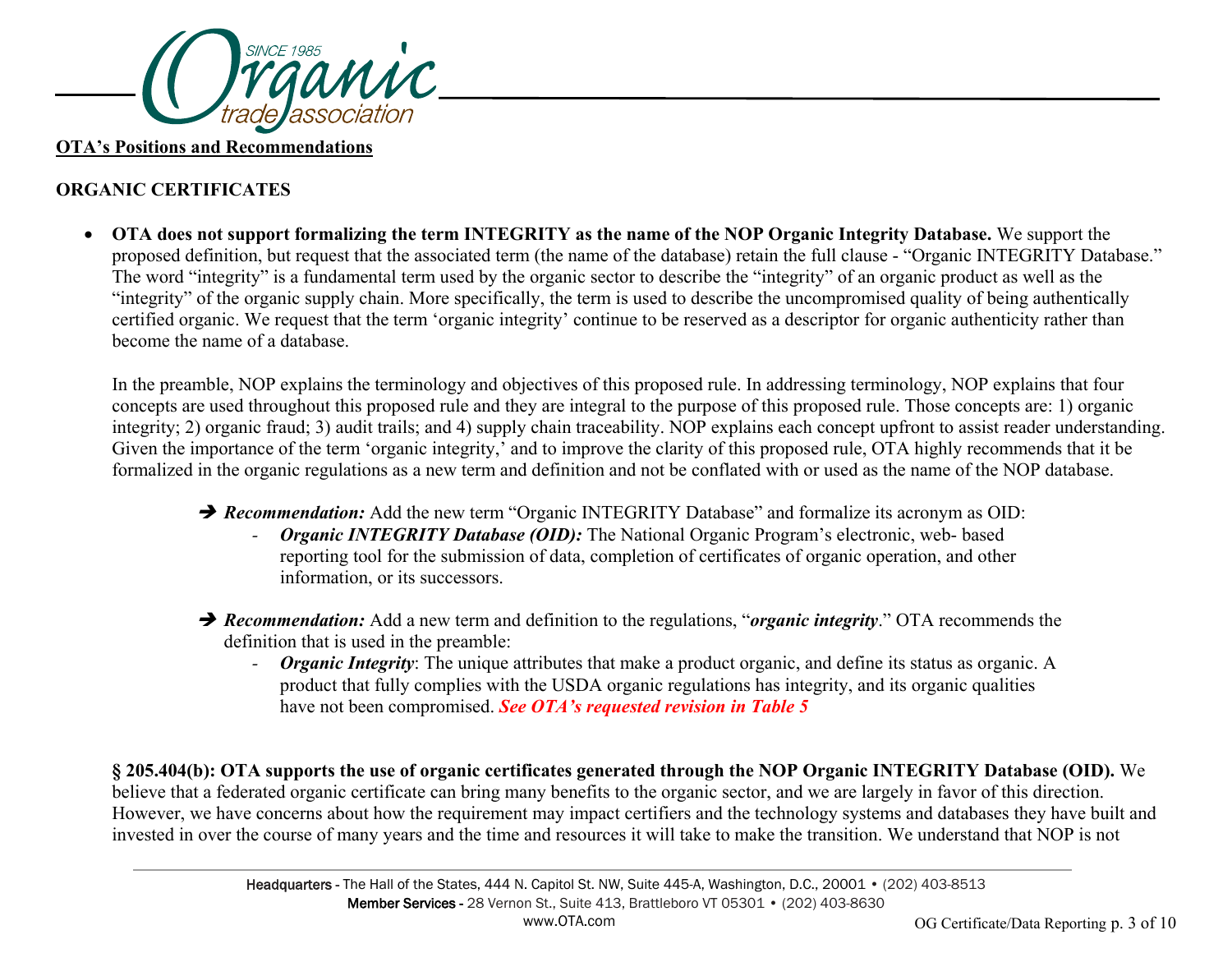

seeking to eliminate "these unique sources of value," but nonetheless it will require additional time and resources for certifiers to maintain data in two systems. We also have concerns about the potential certification service delays that may arise should the OID be temporarily out of service or functioning less than optimally. OTA believes that the goal of certificate uniformity is extremely important, and we strongly support the OID as **the "go-to" place** to access data and to verify organic certificates and certification status in real-time. We fully support this direction, but also recognize the time and resources that are needed to get there. We are also aware of the heavy reliance this proposed rule places on OID, and again, emphasize the importance of adequate NOP funding to support its functionality into the foreseeable future.

OTA strongly supports mandatory reporting to the NOP Organic INTEGRITY Database and access to real-time (or "modern-time") electronic information that will support the use of uniform certificates, whether they be electronic or paper-based. We would like to see less reliance on the paper-form of the certificate, and more reliance on using a functional and up-to-date database to verify an organic operation's status and to access critical data such as crop acreage.

- **P** Recommendation: NOP's goal is to eliminate the wide variability in the content and style of certifying-agentgenerated organic certificates. OTA agrees with this goal and we agree that this variation may increase the chance of alteration and organic fraud. OTA supports moving to the mandatory use of the NOP Organic INTEGRITY Database to generate organic certificates, but we want to ensure that organic certifying agents have the time and resources needed to make the transition. To accommodate a realistic transition and to ensure an efficient and seamless interface, OTA is recommending a two-year implementation time period. We also support exploring an option where certifying agents could retain the ability to issue a certificate as needed, provided it matches the OID certificate and is clearly linked to the OID.
- **OTA does not support a certificate expiration date**. This requirement was a topic of great debate for many years under the corresponding 2006 NOSB recommendation, and certified operators and certifying agents widely disliked and disagreed with the recommendation. Certifying agents have established effective ways to indicate whether an organic certificate is current and valid. Establishing an expiration date for a piece of paper does not serve a beneficial purpose and it would actually create more problems and confusion since it would not have any effect on the operation's certification status. OTA believes the primary issue that needs to be addressed is the variability and lack of consistency around the terms and dates used to communicate the validity of a certificate. While certifying agents have established ways to indicate whether a certificate is current and valid, the lack of uniformity can be challenging to certified operations trying to assess multiple certificates from multiple certifying agents.
	- **→ Recommendation:** The goal should be a simple and uniform way for a certifying agent or a certified operation to assess whether a certificate is current. For example, specify the use, meaning and placement (certificate vs. addendum) of 1) NOP effective date; 2) certificate issue date; 3) anniversary date; 4) certificate revision or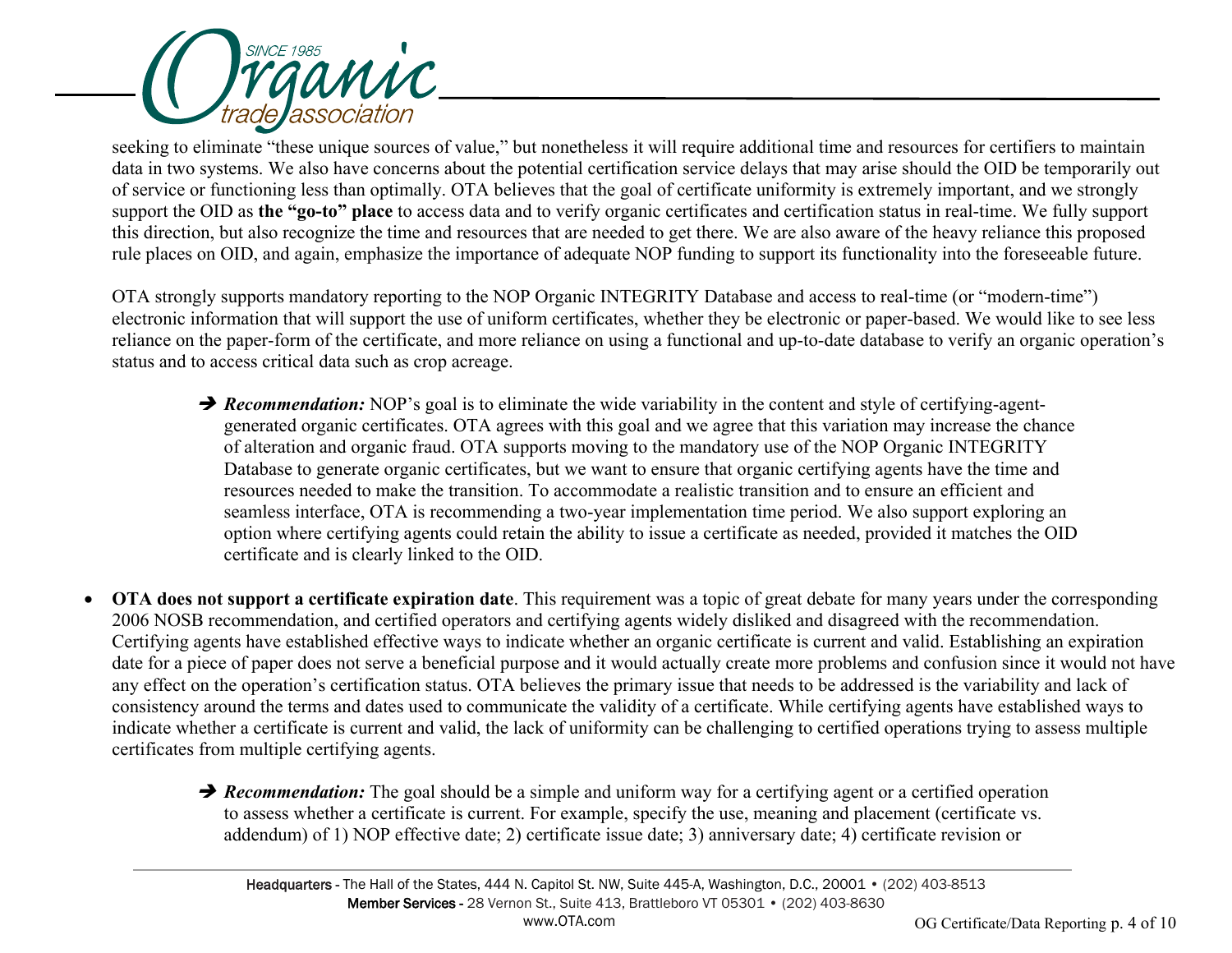

signature date; and 5) the ten-digit NOP Operation ID. This is done to some extent in **NOP 2603**. However, further refinement and clarification are needed to achieve consistent interpretation and use by certifying agents. *See OTA's recommended guidance in Table 5*

• **OTA supports timely updates to maintain data reflecting an operation's current status.** Accordingly, we support the requirement for certifying agents to update OID within 3 business days of accepting an operation's surrender, or suspending or revoking an operation's certification (see *OTA's comments Noncompliance, Mediation and Appeals)*

# **PAPERWORK SUBMISSIONS TO THE ADMINISTRATOR (DATA REPORTING)**

- **OTA agrees that accurate and current data must be maintained in the Organic INTEGRITY Database.** The organic industry cannot continue to thrive and maintain stable markets without good data collection. A requirement for certifying agents to report production area certified by crop/livestock and location, on an at least an annual basis, to the Organic INTEGRITY Database is one of the most impactful single actions that can be taken to increase the integrity in the global organic control systems. Currently there are no means to accurately calculate organic acreage and/or yield estimates on a country-by-country basis. This hinders the ability of NOP, the State Organic Program, and certifiers to evaluate the total volume of organic product coming from any given region and accordingly detect whether fraud is occurring.
- **OTA supports global use of the Organic INTEGRITY Database.** If global use is not possible, then we recommend investing in developing some additional system that give organic operations and certifying agents access to the same type of information about certified operations around the world that are operating under equivalency arrangements or recognition agreements and selling product into the United States. The system should include operations in equivalent countries eligible to export to the U.S. as organic and operations certified to the USDA regulations by a certifier operating under a recognition agreement. *(See also OTA's comments on Accepting Foreign Conformity Assessment)*
- **OTA recommends that grower group operations be identified as such in the NOP Organic INTEGRITY Database.** Currently, the status of an operation as being a grower group is not visible in the Organic INTEGRITY Database, so it is not possible to determine if an operation is a grower group or how many grower groups are certified to the NOP organic standards. This is an important point of data transparency. Ideally, the OID should identify if an operation is certified as a group operation and identify how many members are in the group. The total certified acreage group operation should already be captured in requirements for operations to report certified acreage to the Administrator, because group operations need to report data just as any other certified operation. (*See also OTA's comments on Grower Group Operations)*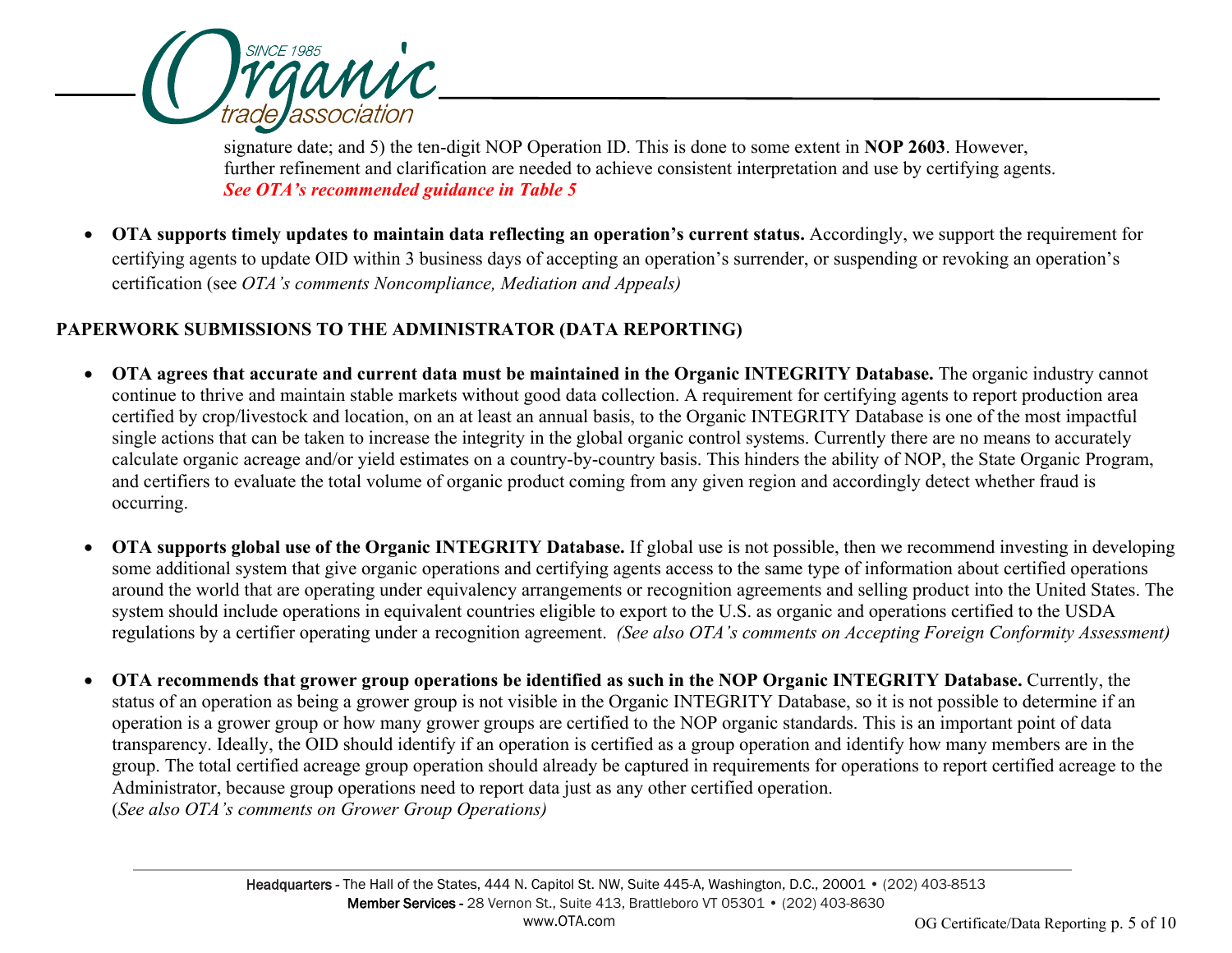

- **OTA does not support the proposed text under § 205.501(a)(15) because it does not clearly or adequately convey what the mandatory data requirements will include.** To accurately calculate organic acreage and/or yield estimates on a country-by-country basis, it is critical that certifying agents be required to submit data by crop type, acreage and location (e.g. state), and number of animals by livestock type and location (e.g. state), at least on a quarterly or biannual basis. OTA is sensitive to confidential business information and therefore expects that NOP will continue its practice of aggregate reporting to the public.
	- **→ Recommendation:** OTA recommends that NOP issue a final rule that explicitly requires data reporting to NOP by crop type, acreage and location (e.g. state), and number of animals by livestock type and location (e.g. state), at least on an annual basis to the Organic Integrity Database. Reports to the public will include aggregated acreage and livestock data only. *See OTA's requested revision in Table 5*
- **OTA recommends that NOP contract with the National Agricultural Statistics Service (NASS) to analyze and turn mandatory data into a comprehensive, reliable, statistical report.** Mandatory data reporting is not only essential to identifying fraud, it is also critical for policymakers, farmers, businesses, and crop insurance providers to make sound policy, business, marketing, and risk management decisions as well as identify what sectors are strong, and where there is room for growth. Since 2008, NASS's Organic Survey has become a valuable and essential source of data on health and emerging trends facing organic agriculture. The SOE requirement for certifying agents to maintain updated data in the NOP Organic INTEGRITY Database provides an excellent opportunity for partnership between NOP and NASS, whereas NOP can gather data through mandatory reporting and make that data available through the OID. Additionally (but not in place of), NASS, a federal statistical agency, could turn the reported data into a comprehensive, reliable, statistical report. The data will still have gaps due to confidential screens. However, it will come much closer to a population number than the national producer surveys currently do. Contracting with NASS to produce such a report would be incredibly valuable to the organic sector.
	- **P** Recommendation: In addition to the data NOP makes available through the Organic INTEGRITY Database, OTA recommends that NOP contract with NASS, a federal statistical agency, to analyze and turn mandatory data into a comprehensive, reliable, statistical report.
- **OTA supports timely updates to maintain data reflecting an operation's current status.** The frequency of reporting should be directly related to operational changes, which will be highly variable per operation. Certifying agents should be encouraged to report updates whenever there are changes to the products or activities listed on the organic certificate. OTA recommends requiring data to be reported by certifiers to the OID on a monthly basis.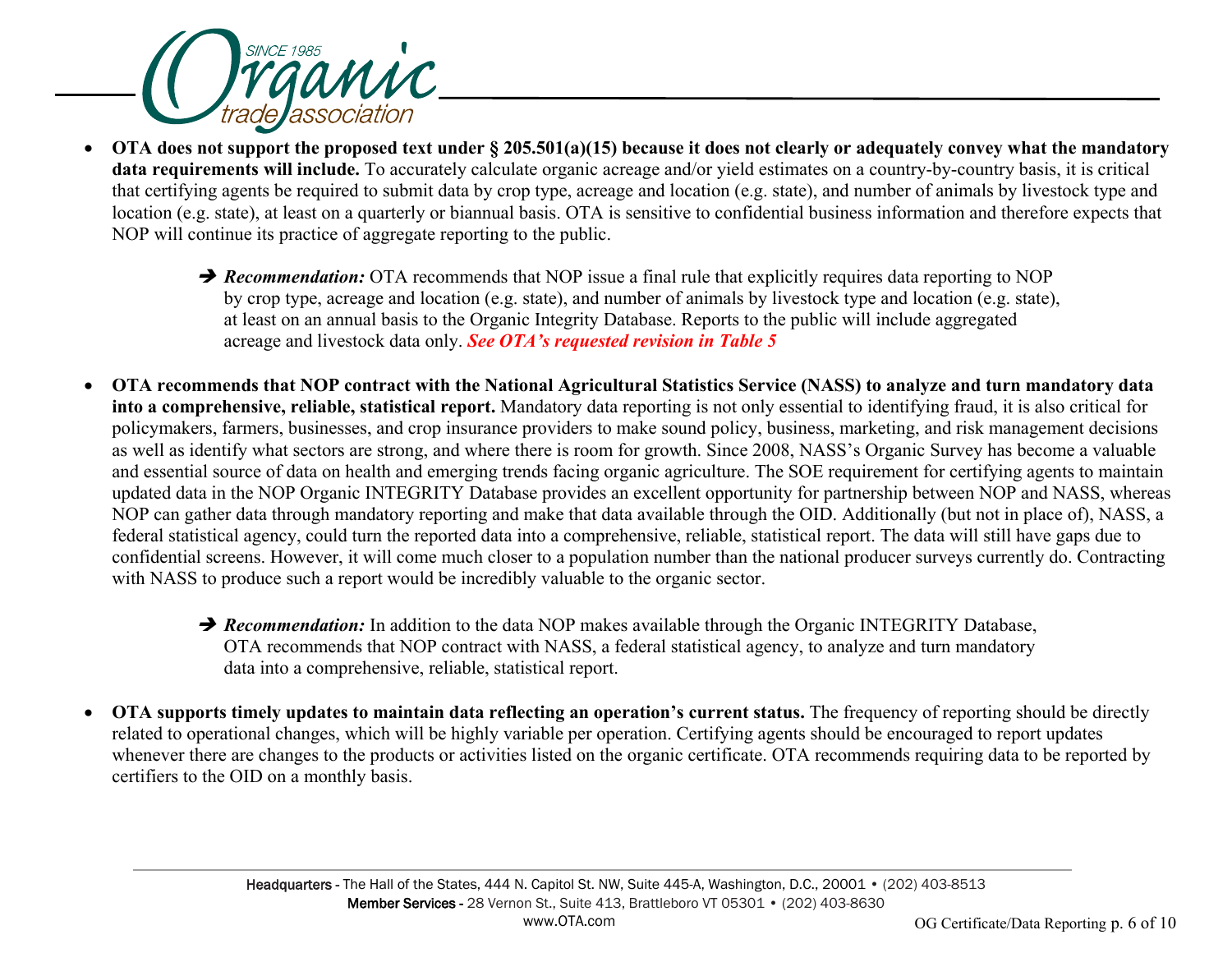

#### **Table 5: OTA's Requested Revisions to the Proposed Rule and Recommendations for Guidance**

#### *Certificates of Organic Operation*

| <b>Action &amp;</b>                                                                                                                | <b>Proposed Rule Text</b>                                                                                                         | Revisions and/or Guidance needed to implement OTA positions and                                                                                 |  |  |
|------------------------------------------------------------------------------------------------------------------------------------|-----------------------------------------------------------------------------------------------------------------------------------|-------------------------------------------------------------------------------------------------------------------------------------------------|--|--|
| <b>Section</b>                                                                                                                     |                                                                                                                                   | improve the quality, clarity and utility of the proposed rule.                                                                                  |  |  |
| Add new term                                                                                                                       | <b>INTEGRITY</b> . The National Organic Program's                                                                                 | Revision needed: OTA does not support the proposed term and                                                                                     |  |  |
|                                                                                                                                    | electronic, web- based reporting tool for the submission                                                                          | definition together. The term "integrity" is a very important term that                                                                         |  |  |
|                                                                                                                                    | of data, completion of certificates of organic operation,                                                                         | is used commonly to describe the uncompromised quality of being                                                                                 |  |  |
|                                                                                                                                    | and other information, or its successors.                                                                                         | authentically certified organic. We would like to reserve the use of                                                                            |  |  |
|                                                                                                                                    |                                                                                                                                   | the term to describe organic authenticity, rather than the name of a                                                                            |  |  |
|                                                                                                                                    |                                                                                                                                   | database. OTA does not have any concerns with the proposed                                                                                      |  |  |
|                                                                                                                                    |                                                                                                                                   | definition for the NOP database, but we would like it to be explicitly                                                                          |  |  |
|                                                                                                                                    |                                                                                                                                   | tethered to the full phrase of 'Organic INTEGRITY Database' and                                                                                 |  |  |
|                                                                                                                                    |                                                                                                                                   | 'OID 'for short.                                                                                                                                |  |  |
| OTA Requested Revision: Organic INTEGRITY Database (OID). The National Organic Program's electronic, web- based reporting tool for |                                                                                                                                   |                                                                                                                                                 |  |  |
| the submission of data, completion of certificates of organic operation, and other information, or its successors.                 |                                                                                                                                   |                                                                                                                                                 |  |  |
|                                                                                                                                    |                                                                                                                                   |                                                                                                                                                 |  |  |
|                                                                                                                                    |                                                                                                                                   | Also add new term to § 205.2: <i>Organic Integrity</i> . The unique attributes that make a product organic, and define its status as organic. A |  |  |
|                                                                                                                                    | product that fully complies with the USDA organic regulations has integrity, and its organic qualities have not been compromised. |                                                                                                                                                 |  |  |
|                                                                                                                                    |                                                                                                                                   |                                                                                                                                                 |  |  |
| Redesignate                                                                                                                        | In addition to the certificate of organic operation                                                                               | Revision needed: OTA supports the use of a certificate addenda.                                                                                 |  |  |
| $205.404(c)$ as                                                                                                                    | provided for in §205.404(b), a certifying agent may                                                                               | However, we do not support a requirement for the addenda to                                                                                     |  |  |
| 205.404(d);                                                                                                                        | issue its own addenda to the certificate of organic                                                                               | include an expiration date.                                                                                                                     |  |  |
| <b>Add new</b>                                                                                                                     | operation. If issued, any addenda must include:                                                                                   | Certifying agents have established effective ways to indicate                                                                                   |  |  |
| 205.404(c)                                                                                                                         | (1) Name, address, and contact information for the                                                                                | whether an organic certificate is current and valid.                                                                                            |  |  |
|                                                                                                                                    | certified operation;                                                                                                              | Establishing an expiration date for a piece of paper does not                                                                                   |  |  |
|                                                                                                                                    | (2) The certified operation's unique ID                                                                                           | serve a purpose and actually creates confusion since it would                                                                                   |  |  |
|                                                                                                                                    | number/code that corresponds to the certified                                                                                     | not have any effect on the operation's certification status.                                                                                    |  |  |
|                                                                                                                                    | operation's ID number/code in USDA Organic                                                                                        | OTA believes the primary issue is and concern that needs to<br>$\bullet$                                                                        |  |  |
|                                                                                                                                    | <b>INTEGRITY;</b>                                                                                                                 | be addressed is the variability and lack of consistency around                                                                                  |  |  |
|                                                                                                                                    | (3) A link to USDA Organic INTEGRITY or a link                                                                                    | terms and dates used to communicate the validity of a                                                                                           |  |  |
|                                                                                                                                    | to the certified operation's profile in USDA                                                                                      | certificate. While certifying agents have established ways to                                                                                   |  |  |
|                                                                                                                                    | Organic INTEGRITY, along with a statement,                                                                                        | indicate whether a certificate is current and valid, the lack of                                                                                |  |  |

Headquarters - The Hall of the States, 444 N. Capitol St. NW, Suite 445-A, Washington, D.C., 20001 • (202) 403-8513 Member Services - 28 Vernon St., Suite 413, Brattleboro VT 05301 • (202) 403-8630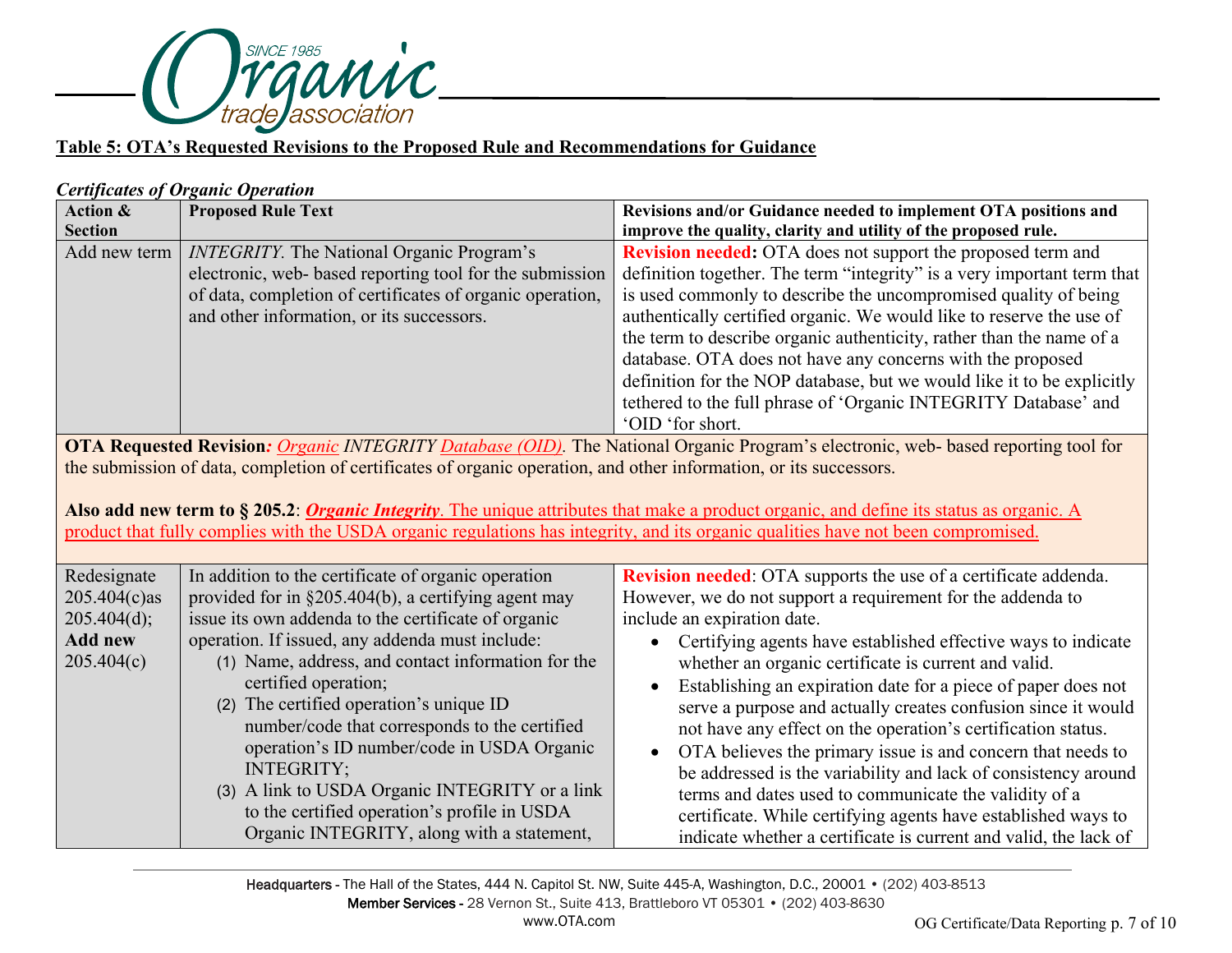

L

"You may verify the certification of this operation at USDA Organic INTEGRITY," or a similar statement; (4) Name, address, and contact information of the certifying agent; (5) "Addendum issue date;" and (6) "Addendum expiration date," which must not exceed the expiration date of the certificate of organic operation. uniformity can be challenging to certified operations trying to assess multiple certificates from multiple certifying agents. • The goal should be a simple and uniform way for a certifying agent or a certified operation to assess whether a certificate is current. This does not however require a certificate expiration date. **Recommended Guidance**: To ensure organic certificates are monitored and remain current, OTA recommends that NOP include a method, in Guidance, for certifiers to follow. For example, specify the use and meaning of 1) NOP effective date; 2) certificate issue date; 3) anniversary date; and 4) certificate revision or signature date. This could be accomplished by updating **NOP Guidance 2603** with a certificate/addendum template to provide further specificity on where the elements of the certificate should be located. This would help ensure further consistency.

**OTA Requested Revision:** In addition to the certificate of organic operation provided for in §205.404(b), a certifying agent may issue its own addenda to the certificate of organic operation. If issued, any addenda must include:

- (1) Name, address, and contact information for the certified operation;
- (2) The certified operation's unique ID number/code that corresponds to the certified operation's ID number/code in USDA Organic INTEGRITY Database;
- (3) A link to USDA Organic INTEGRITY Database or a link to the certified operation's profile in USDA Organic INTEGRITY Database, along with a statement, "You may verify the certification of this operation at USDA Organic INTEGRITY Database," or a similar statement;
- (4) Name, address, and contact information of the certifying agent;
- (5) "Addendum issue date;" and

(6) "Addendum expiration date," which must not exceed the expiration date of the certificate of organic operation.

| Redesignated | Once certified, a production or handling operation's | No concerns |
|--------------|------------------------------------------------------|-------------|
| 205.404(d)   | organic certification continues in effect until      |             |
|              | surrendered by the organic operation or suspended or |             |
|              | revoked by the certifying agent, the State organic   |             |
|              | program's governing State official, or the           |             |
|              | Administrator.                                       |             |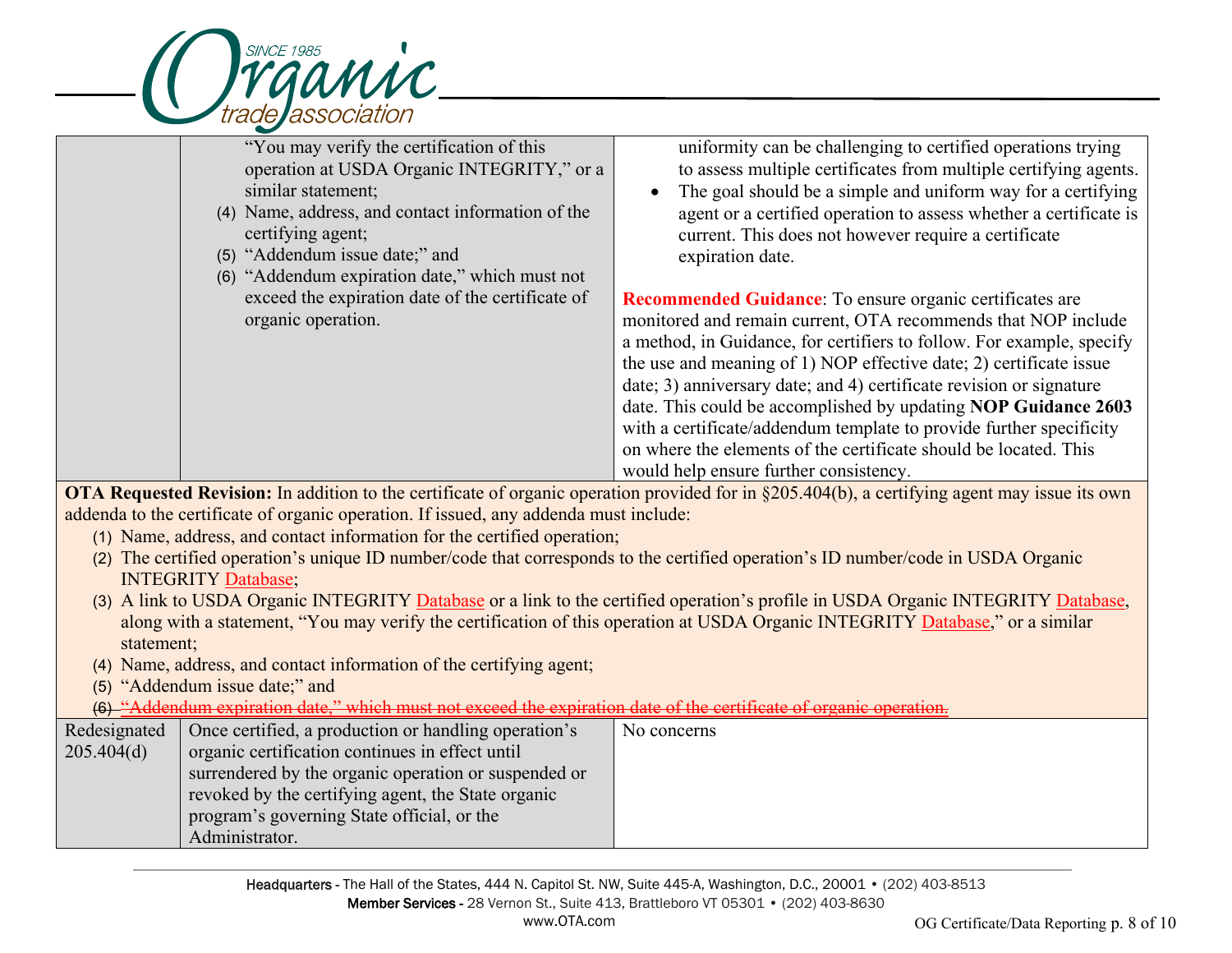

#### *Paperwork Submissions to the Administrator*

| <b>Action &amp;</b>                                                                                                                 | <b>SOE Proposed Rule Text</b>                                    | Revisions and/or Guidance needed to implement OTA's positions      |  |
|-------------------------------------------------------------------------------------------------------------------------------------|------------------------------------------------------------------|--------------------------------------------------------------------|--|
| <b>Section</b>                                                                                                                      |                                                                  | and improve the quality, clarity and utility of the proposed rule. |  |
| Remove                                                                                                                              | Provide notice of approval or denial to the                      | No Concerns.                                                       |  |
| 205.405(c)(3)                                                                                                                       | Administrator, pursuant to $\frac{205.501(a)(14)}{205.501(a)}$ . |                                                                    |  |
| Revise                                                                                                                              | Maintain current and accurate data in INTEGRITY                  | OTA agrees that accurate and current data must be maintained       |  |
| 205.501(a)(15)                                                                                                                      | for each operation which it certifies:                           | in the Organic Integrity Database. Currently there are no means    |  |
|                                                                                                                                     |                                                                  | to accurately calculate organic acreage and/or yield estimates     |  |
|                                                                                                                                     | Submit to the Administrator a copy of: (i) Any notice            | on a country-by-country basis. This hinders the ability of NOP,    |  |
|                                                                                                                                     | of denial of certification issued pursuant to §205.405,          | the State Organic Program, and certifiers to evaluate the total    |  |
|                                                                                                                                     | notification of noncompliance, notification of                   | volume of organic product coming from any given region and         |  |
|                                                                                                                                     | noncompliance correction, notification of proposed               | accordingly detect whether fraud is occurring.                     |  |
|                                                                                                                                     | suspension or revocation, and notification of                    |                                                                    |  |
|                                                                                                                                     | suspension or revocation sent pursuant to §205.662               | <b>Revision needed:</b> OTA strongly urges NOP to issue a final    |  |
|                                                                                                                                     | simultaneously with its issuance; and                            | rule that clearly requires data reporting by crop type, acreage    |  |
|                                                                                                                                     | (ii) A list, on January 2 of each year, including the            | and location, and number of animals by livestock type and          |  |
|                                                                                                                                     | name, address, and telephone number of each                      | location, on a monthly basis to the Organic Integrity Database.    |  |
|                                                                                                                                     | operation granted certification during the preceding             | OTA prefers quarterly or biannual reporting including              |  |
|                                                                                                                                     | year;                                                            | verification of no change.                                         |  |
|                                                                                                                                     |                                                                  |                                                                    |  |
|                                                                                                                                     |                                                                  | <b>Recommendation:</b> In addition to the data NOP makes           |  |
|                                                                                                                                     |                                                                  | available through the Organic INTEGRITY database, OTA              |  |
|                                                                                                                                     |                                                                  | recommends that NOP contract with NASS, a federal statistical      |  |
|                                                                                                                                     |                                                                  | agency, to analyze and turn mandatory data into a                  |  |
|                                                                                                                                     |                                                                  | comprehensive, reliable, statistical report.                       |  |
| OTA Suggested Revision: Maintain current and accurate data in organic INTEGRITY Database for each operation which it certifies      |                                                                  |                                                                    |  |
| Data must be reported by crop type, acreage and location, and/or by number of animals, livestock type and location as determined by |                                                                  |                                                                    |  |
| AMS.                                                                                                                                |                                                                  |                                                                    |  |